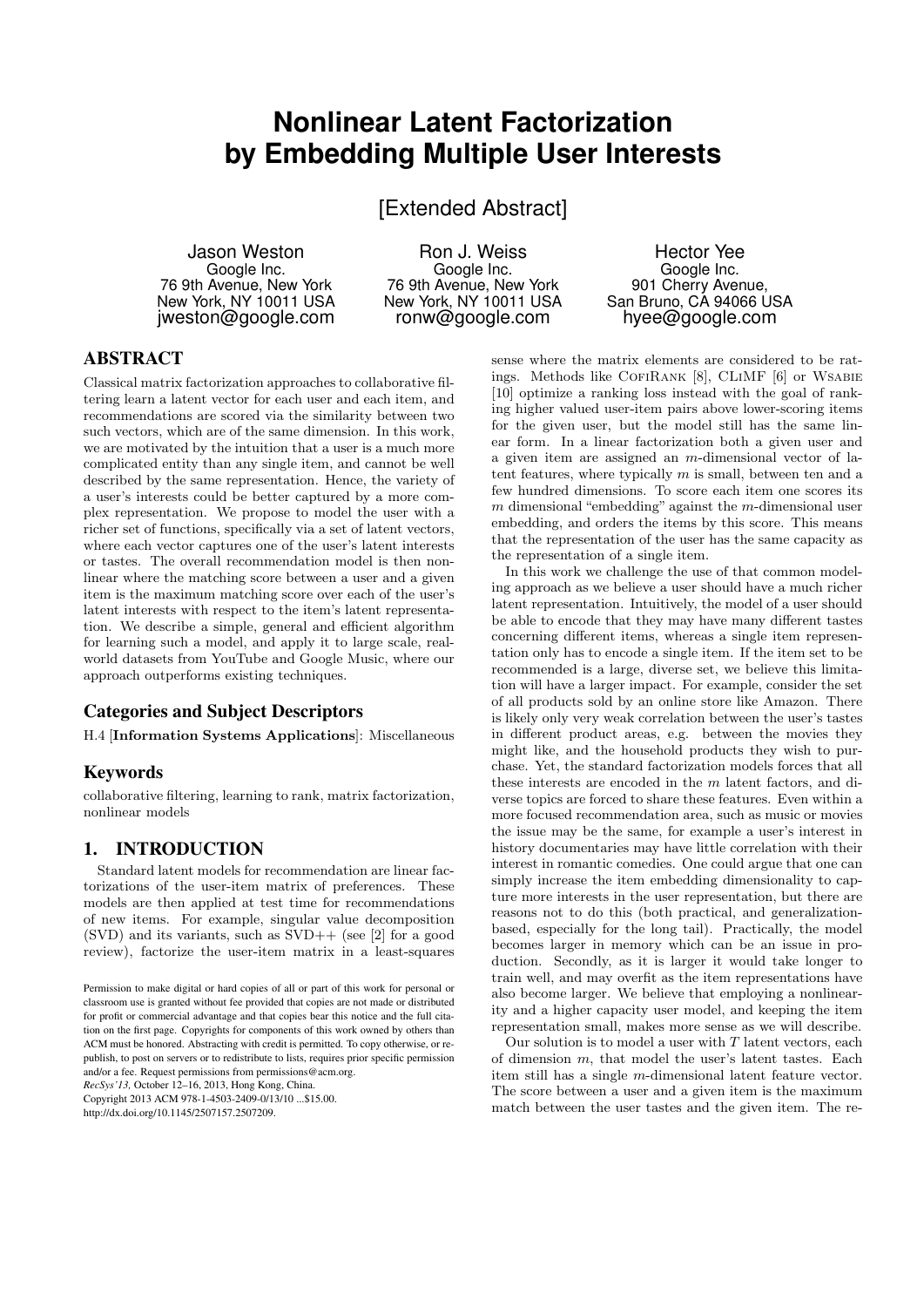mainder of the paper is as follows. We first describe previous work in Section 2. We then present our model in Section 3, detailing the objective function and learning procedure to train such a model by gradient descent. Experimental results on large scale recommendation tasks from Google Music and YouTube are reported in Section 4. We finally sketch some directions for future work in Section 5.

### 2. RELATED WORK

We have already talked about the most related linear factorization models in the introduction, but the method we propose in this work generalizes those to a nonlinear model. Several types of nonlinear models have been tried before for recommendation. The authors of [3] proposed a nonlinear matrix factorization approach with Gaussian processes by using a kernelized form for the model. They report very good results on 1M MovieLens and EachMovie, however their approach may have scalability issues for larger problems. The authors of [5] applied Restricted Boltzmann machines for collaborative filtering, which is a kind of neural network that introduces nonlinearities via Gaussian hidden units. They obtained results slightly better than SVD, and an ensemble of the two methods performs very well. Our method can also be considered to be a particular kind of neural network, utilizing max nonlinearities rather than the standard sigmoids, although it is quite different from that of [5].

Other machine learning models consider max-based nonlinearities as we do, e.g. convolutional networks for image tasks use max-pooling [4]. To the best of our knowledge, however, they have not been used in latent models as in our approach, and have similarly not been applied to recommendation tasks.

Perhaps closest to our approach is the work of [1] where multiple profiles for user modeling (micro-profiling) are used for context-aware recommendation.

## 3. MAX INTEREST LATENT FACTORS

Standard linear user-item factorizations are of the form:

$$
f(u, d) = U_u^{\top} V_d \tag{1}
$$

where u is the given user,  $u \in \{1, \ldots, |\mathcal{U}|\}$ , and d is an item to be recommended,  $d \in \{1, \ldots, |\mathcal{D}|\}$ . The score assigned for the given user and item,  $f(u, d) = S_{ud} = U_u^{\top} V_d$ , can be seen as the prediction of a missing element of the (full rank) matrix S of dimension  $|\mathcal{U}| \times |\mathcal{D}|$ , which is approximated by the low rank factorization of  $S$  by  $U$  and  $V$ . The matrix  $U$ , which is of size  $m \times |\mathcal{U}|$ , encodes the latent factors for the users, and a  $m \times |\mathcal{D}|$  matrix V encodes those of the items. Hence, every user and every item has  $m$  latent factors.

The key idea of the proposed model is to define T interest vectors per user, where the user part of the model is written as  $\hat{U}$  which is an  $m \times |\mathcal{U}| \times T$  tensor. Hence, we also write  $\hat{U}_{iu} \in \mathbb{R}^m$  as the *m*-dimensional vector that represents the  $i<sup>th</sup>$  of T possible interests for user u. The item part of the model is the same as in the classical user-item factorization models, and is still denoted as a  $m \times |\mathcal{D}|$  matrix V. The new scoring model is defined as:

$$
f(u, d) = \max_{i=1,\dots,T} \hat{U}_{iu}^{\top} V_d.
$$
 (2)

For any given item, we are now computing  $T$  dot products, rather than one, when comparing it to the user, and taking

#### Algorithm 1 MaxMF SGD algorithm.

Initialize model parameters (we use mean 0, standard deviation  $\frac{1}{\sqrt{m}}$ , unless parameters are already initialized during MapReduce (Algorithm 2).

#### repeat

For user u randomly pick a positive item  $d \in \mathcal{D}_u$ . Compute  $f(u, d)$ . Set  $N = 0$ . repeat Pick a random item  $\bar{d} \in \mathcal{D} \setminus \mathcal{D}_u$ .  $N = N + 1.$ **until**  $f(u, \bar{d}) > f(u, d) - 1$  or  $N ≥ |\mathcal{D} \setminus \mathcal{D}_u|$ if  $f(u, \bar{d}) > f(u, d) - 1$  then Make a gradient step to minimize:  $L\left(\frac{|\mathcal{D}\setminus\mathcal{D}_u|}{N}\right) \max(0, 1 + f(u, \bar{d}) - f(u, d)).$ (i.e. equations (3)-(6) for  $f(u, d)$  defined by (2)). Project weights to enforce constraints, e.g. if  $||V_i||$ C then set  $V_i \leftarrow (CV_i)/||V_i||$  (and similar for U). end if until validation error does not improve.

the highest scoring. The intuition here is that the user is modeled with  $T$  differing tastes and the item matches with one of them best, captured via the max function. Said differently, for each user, the set of items is partitioned into T subsets, where the partitioning can vary across users. For each partition a different scoring function is applied.

| <b>Algorithm 2</b> MAXMF MapReduce algorithm.                                                    |
|--------------------------------------------------------------------------------------------------|
| Initialize V randomly (mean 0, standard deviation $\frac{1}{\sqrt{m}}$ ).                        |
| Define model $f_1(u, d) = \frac{1}{ \mathcal{D}_u } \sum_{i \in \mathcal{D}_u} V_i^{\top} V_d$ . |
| Train $f_1(u, d)$ using Algorithm 1.                                                             |
| Define $f_2(u, d) = \max_i \hat{U}_{iu}^\top V_d^*$ , where $V^* = V$ from $f_1$ .               |
| for each user $u$ (in parallel) do                                                               |
| Train $\hat{U}_u$ , but keep $V^*$ fixed, i.e. run Algorithm 1 but                               |
| only invoke the gradient updates $(3)-(4)$ and not $(5)-(6)$ .                                   |
| end for                                                                                          |

#### *Stochastic Gradient Descent Training.*

Now that we have described the model, the next step is to describe how to train it. We could learn such a model using a regression (least squares) approach such as in SVD, but in this work we focus on learning to rank as it has been observed to perform well on several recommendation tasks previously [6, 10]. Our starting point is the objective of the linear factorization model, Wsabie [9], which learns the model parameters by minimizing:

$$
\sum_{u \in \mathcal{U}} \sum_{d \in \mathcal{D}} \sum_{\bar{d} \notin \mathcal{D}_u} L\big( rank_d(u)\big) \max(0, 1 + f(u, \bar{d}) - f(u, d)).
$$

Here  $\mathcal{D}_u$  denotes the set of items that the user has purchased / watched / listened to (depending on the context) which we refer to as positive items, i.e. we are in a binary rating setting rather than the real-valued rating setting e.g. of the Netflix challenge. In fact, the binary setting is a very common one in real-world problems, in our experience more common than the rating-based one. In the absence of negative data, the above objective tries to rank all the positive items as highly as possible. Here,  $rank_d(u)$  is the rank of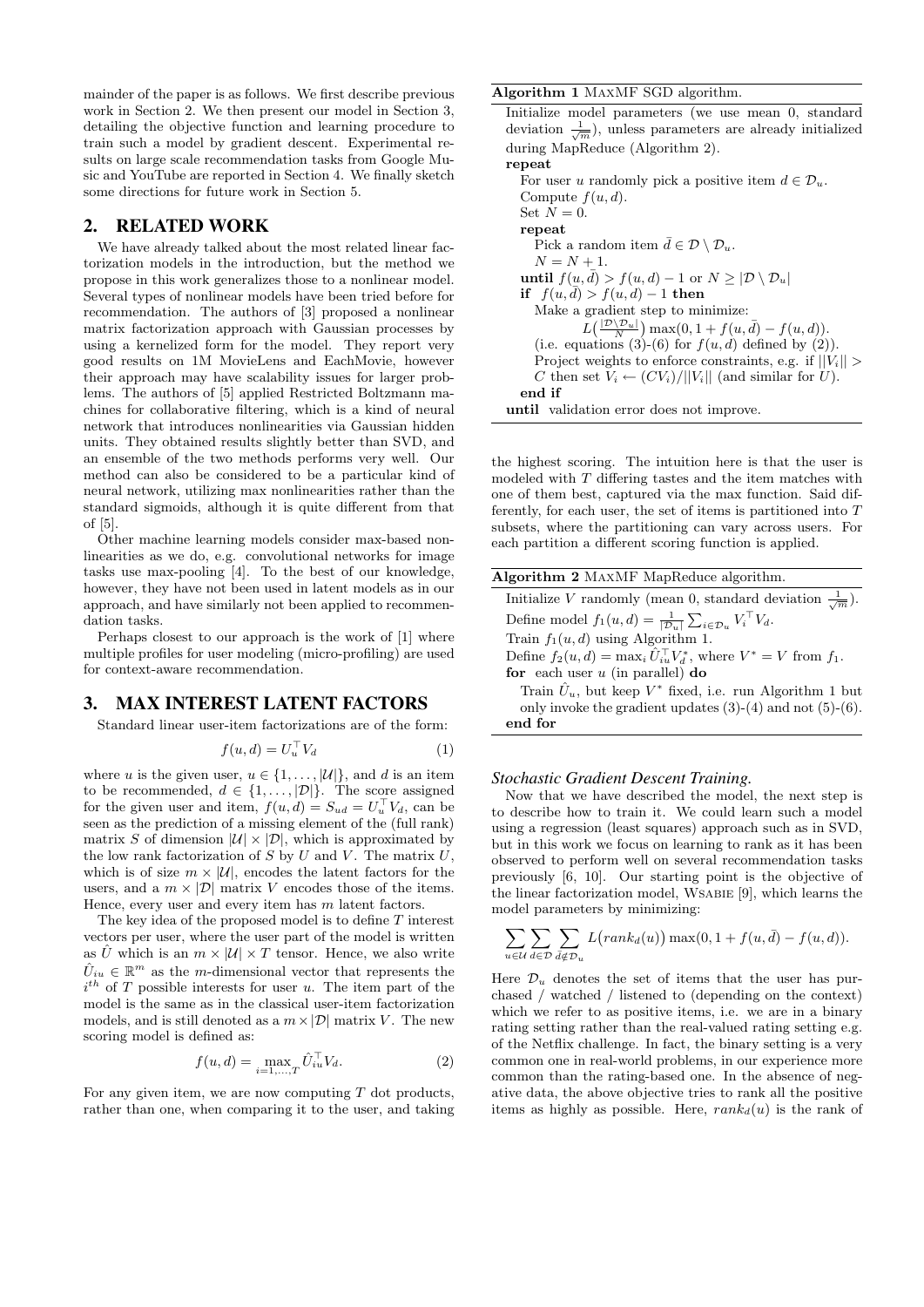the positive item  $d$  relative to all the negative items:

$$
rank_d(u) = \sum_{\bar{d} \notin \mathcal{D}_u} I(f(u, d) \le 1 + f(u, \bar{d})),
$$

and  $L(\eta)$  converts the rank to a weight. Choosing  $L(\eta)$  =  $C\eta$  for any positive constant C optimizes the mean rank, whereas a weighting such as  $L(\eta) = \sum_{i=1}^{\eta} 1/i$  optimizes the top of the ranked list, as described in [7]. To train with such an objective, stochastic gradient has previously been employed. For speed the computation of  $rank_d(u)$  is then replaced with a sampled approximation: sample N items  $\bar{d}$ until a violation is found, i.e. max $(0, 1+f(u, \bar{d})-f(u, d))) >$ 0 and then approximate the rank with  $|\mathcal{D} \setminus \mathcal{D}_u|/N$ .

Although our model is nonlinear, we can still use almost the same procedure as used for the linear model in [10], we just need to compute the relevant gradients for our model. Specifically, for a given triple  $(u, d, \bar{d})$ , let us denote the maximum scoring user interest vector for d as  $\hat{U}_{ut}$  and  $\hat{U}_{u\bar{t}}$  for  $\bar{d}$ , where

$$
\forall j \neq t : \hat{U}_{tu}^{\top} V_d > \hat{U}_{ju}^{\top} V_d, \quad \forall j \neq t : \hat{U}_{tu}^{\top} V_d > \hat{U}_{ju}^{\top} V_{\bar{d}}.
$$

For a violating triple we then need to update for the user model:

$$
\hat{U}_{tu} \leftarrow \hat{U}_{tu} + \lambda L(\frac{|\mathcal{D} \backslash \mathcal{D}_u|}{N})V_d,\tag{3}
$$

$$
\hat{U}_{\bar{t}u} \leftarrow \hat{U}_{\bar{t}u} - \lambda L(\frac{|\mathcal{D}\backslash \mathcal{D}_u|}{N})V_{\bar{d}},\tag{4}
$$

and for the item model:

$$
\hat{V}_d \leftarrow \hat{V}_d + \lambda L\left(\frac{|\mathcal{D}\backslash \mathcal{D}_u|}{N}\right) \hat{U}_{ut},\tag{5}
$$

$$
\hat{V}_{\bar{d}} \leftarrow \hat{V}_d - \lambda L \left(\frac{|\mathcal{D}\backslash \mathcal{D}_u|}{N}\right) \hat{U}_{u\bar{t}},\tag{6}
$$

where  $\lambda$  is the learning rate. At each step, one typically also enforces that  $||U_{ij}|| \leq C$  and  $||V_i|| \leq C$ , for all i and j, as a means of regularization.

The whole procedure is outlined in Algorithm 1, and is scalable to medium-size datasets, where the model fits in memory. Unfortunately, there is a major problem when the dataset becomes large. For example if we would like to apply this method to a dataset with 1 billion users (more than 1 billion unique users visit YouTube each month) and latent dimension  $m = 64$ , this gives a model of size  $> 238 \text{GB}$  (even for  $T = 1$ ). This is too big for most machines, and even if it did fit, it might also be very slow to train. We therefore consider a MapReduce-based training solution to deal with this issue.

#### *MapReduce Training.*

Our solution to scale this algorithm is to consider an alternating optimization: first optimize over the item embeddings  $V$  and then train the user embeddings  $U$ . In the first phase where we train  $V$ , the user model  $U$  is unknown. One option would be to initialize  $U$  to random values, however V is unlikely to be trained well unless the process is iterated enough to allow  $U$  to also converge (but similarly  $U$ will be training with an impoverished V in early iterations). Instead, in the first phase we build a model that factors out U completely:

$$
f_1(u,d) = \frac{1}{|\mathcal{D}_u|} \sum_{i \in \mathcal{D}_u} V_i^{\top} V_d.
$$

i.e. we consider that  $U_u \triangleq \frac{1}{|\mathcal{D}_u|} \sum_{i \in \mathcal{D}_u} V_i$ . Note that this is reminiscent of the item-based embedding of the user em-

Table 1: Recommendation Datasets

| <b>Dataset</b>  | Music: Artists        | Music: Tracks  | YouTube        |  |  |
|-----------------|-----------------------|----------------|----------------|--|--|
| Number of Items | $\approx75\mathrm{k}$ | $\approx 700k$ | $\approx 500k$ |  |  |
| Train Users     | Millions              |                |                |  |  |
| Test Users      | Tens of Thousands     |                |                |  |  |

Table 2: Google Music Artist Recommendation. Our baseline model is WSABIE and mean rank (Rank), precision at 1 and 10 (P@N) and recall at 1 and 10 (R@N) metrics are given relative to that model. Decreases in rank and increases in R@N and P@N indicate improvements.

| Method        | Rank     | P@1       | P@10     | R@1       | R@10      |
|---------------|----------|-----------|----------|-----------|-----------|
| -SVD          | $+26\%$  | $-7.9\%$  | $-1.5\%$ | $-6.7\%$  | $-0.75\%$ |
| <b>WSABIE</b> |          |           |          |           |           |
| $MaxMF$ T=3   | $-3.9\%$ | $-3.1\%$  | $-0.18%$ | $-4.4\%$  | $-0.15%$  |
| $MaxMF$ T=5   | $-8\%$   | $-0.46%$  | $+1.3%$  | $-0.63%$  | $+1.9%$   |
| $MaxMF$ T=10  | $-11\%$  | $+0.33\%$ | $+3.1\%$ | $+0.33\%$ | $+3.2\%$  |

Table 3: Google Music Track Recommendation

| Method        | Rank     | P@1     | R@1      | P@10    | R.@10   |
|---------------|----------|---------|----------|---------|---------|
| <b>WSABIE</b> |          |         |          |         |         |
| $MaxMF$ T=2   | $-7.7\%$ | $+10%$  | $+9.8\%$ | $+12%$  | $+10\%$ |
| MAXMF $T=3$   | $-12%$   | $+20%$  | $+20%$   | $+21\%$ | $+20%$  |
| $MaxMF$ T=5   | $-15%$   | $+24\%$ | $+28\%$  | $+26\%$ | $+30\%$ |
| $MaxMF$ T=10  | $-17%$   | $+30\%$ | $+33%$   | $+32\%$ | $+34\%$ |

Table 4: YouTube Video Recommendation

| Method       | Rank     | P@1      | p@10    | R@1      | R@10    |
|--------------|----------|----------|---------|----------|---------|
| <b>SVD</b>   | $+56%$   | $-54\%$  | $-57\%$ | $-54\%$  | $-96\%$ |
| WSABIE       |          |          |         |          |         |
| $MaxMF$ T=2  | $-3.2\%$ | $+8.8\%$ | $+13%$  | $+9.9\%$ | $+14%$  |
| $MaxMF$ T=3  | $-6.2\%$ | $+16\%$  | $+18%$  | $+17%$   | $+19%$  |
| $MaxMF$ T=5  | $-9\%$   | $+22\%$  | $+23%$  | $+23%$   | $+23\%$ |
| $MaxMF$ T=10 | $-11%$   | $+26\%$  | $+26\%$ | $+28%$   | $+26\%$ |

ployed in  $SVD++$  [2]. We then train using the stochastic gradient descent (SGD) approach of Algorithm 1 which is now tractable, at least if the number of items is say less than a few million. This gives us a good initialization for the item embeddings  $V$ . In the second phase we fix  $V$  to  $V^*$ and train the user models only:

$$
f_2(u,d) = \max_{i,\ldots,T} \hat{U}_{iu}^\top V_d^*,
$$

This decouples the parameters for each user, allowing them to be trained independently. We thus train all users in parallel using MapReduce: the mappers collect and emit the relevant training triples keyed by user, and the reducers train each user independently without requiring a single machine to have access to the entire model. The reducers can then emit their  $\bar{U}_u$  vectors to save the entire model to disk for further training iterations. I.e. one can then go back and retrain  $V$  given fixed  $U$  and so on, although we only considered a two-phase setup in our experiments. In the two-phase case we do not even need to save the user model to disk if we are interested in batch offline predictions. We can both train each user and perform the ranking of items in the reduce phase and output the recommendations to disk instead, hence the user model is never actually stored.